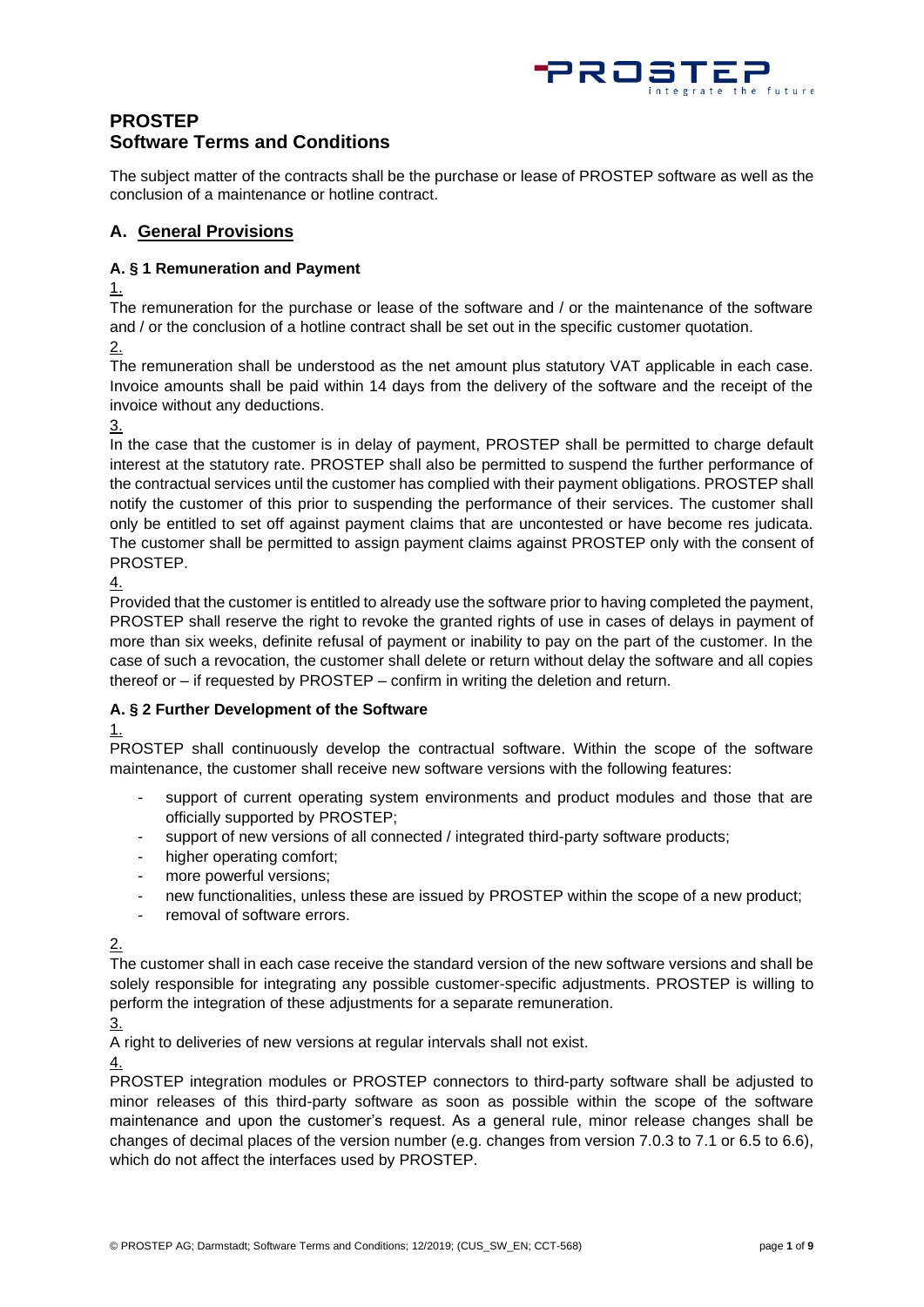

5.

In cases of major release changes announced by the manufacturer of the third-party software, PROSTEP shall reserve the right to not perform these within the scope of the software maintenance. If possible, PROSTEP shall announce this in due time within the scope of release notes. In that context, major release changes shall be generally characterised by a change of the first digit of the official release designation (e.g. a change from version 4.9 to 5.0). In addition, major release changes are characterised by one of the following features:

- change (discontinuation or change of functionalities used by PROSTEP and of access to the programming interface of the third-party software) of the API (programming interface of the thirdparty software);
- a new or substantially modified software core;
- a new or substantially modified user interface.

### 6.

In the case of an error removal performed by PROSTEP, the customer shall be obliged to install and use the new software versions / updates delivered by PROSTEP within three months after their delivery. If the customer uses the previous software version beyond this period of time, the customer's rights based on defects of quality and title shall lapse and the liability of PROSTEP in that regard shall be excluded, unless the error is included also in the newly delivered software version. When the customer starts using the new software version, they shall no longer be permitted to use the previous software version.

## **A. § 3 Changes of the Hardware and Third-Party Software Environment**

### 1.

The customer shall maintain separate software and hardware servicing contracts for hardware and thirdparty software. The customer shall bear the responsibility for the fact that the servicing is sufficient for their needs. In cases of changes to the hardware and third-party software that are caused by maintenance and service, PROSTEP shall endeavour in each case to ensure compatibility of the PROSTEP software to third-party software and hardware within an appropriate period of time. The customer shall not be entitled to claim that the compatibility of new products of third-party software manufacturers shall be obtained within the scope of the software maintenance; this shall apply in particular if the system architecture, interfaces or data formats are changed. The adjustment of PROSTEP integration modules or PROSTEP connectors to changes of third-party software shall be performed as described in § 2, subsection 4.

In cases of changes to the hardware and third-party software environment that are not caused by maintenance and servicing, PROSTEP is willing to support the customer for a separate remuneration at the currently applicable daily rates of employees of PROSTEP on the basis of a separate contract (e.g. connecting new software products or adapting to changed hardware architecture, customising of thirdparty software).

3.

PROSTEP shall make aware of the fact that changes of the hardware and third-party software environment (also within the scope of service and maintenance regarding this hardware and third-party software or within the scope of customising the third-party software) shall at all times be subject to coordination with PROSTEP, as these changes may result in a partial or complete failure of the functionality of the software that is covered by the respective contract and may substantially delay any error analysis or correction or make these impossible.

## **A. § 4 Rights**

## 1.

In the relation between the contracting parties, PROSTEP shall be solely entitled to the rights to the software. PROSTEP shall grant to the customer the non-exclusive rights, which shall be unlimited in terms of time, in accordance with § 4, subsection 2 to subsection 11.

2.

The software shall only be used for internal purposes at the customer location that has been contractually agreed upon, and in accordance with the rights of use granted in the license certificate. The multiple use of a single license shall not be permitted. Any change of location shall require the prior

<sup>2.</sup>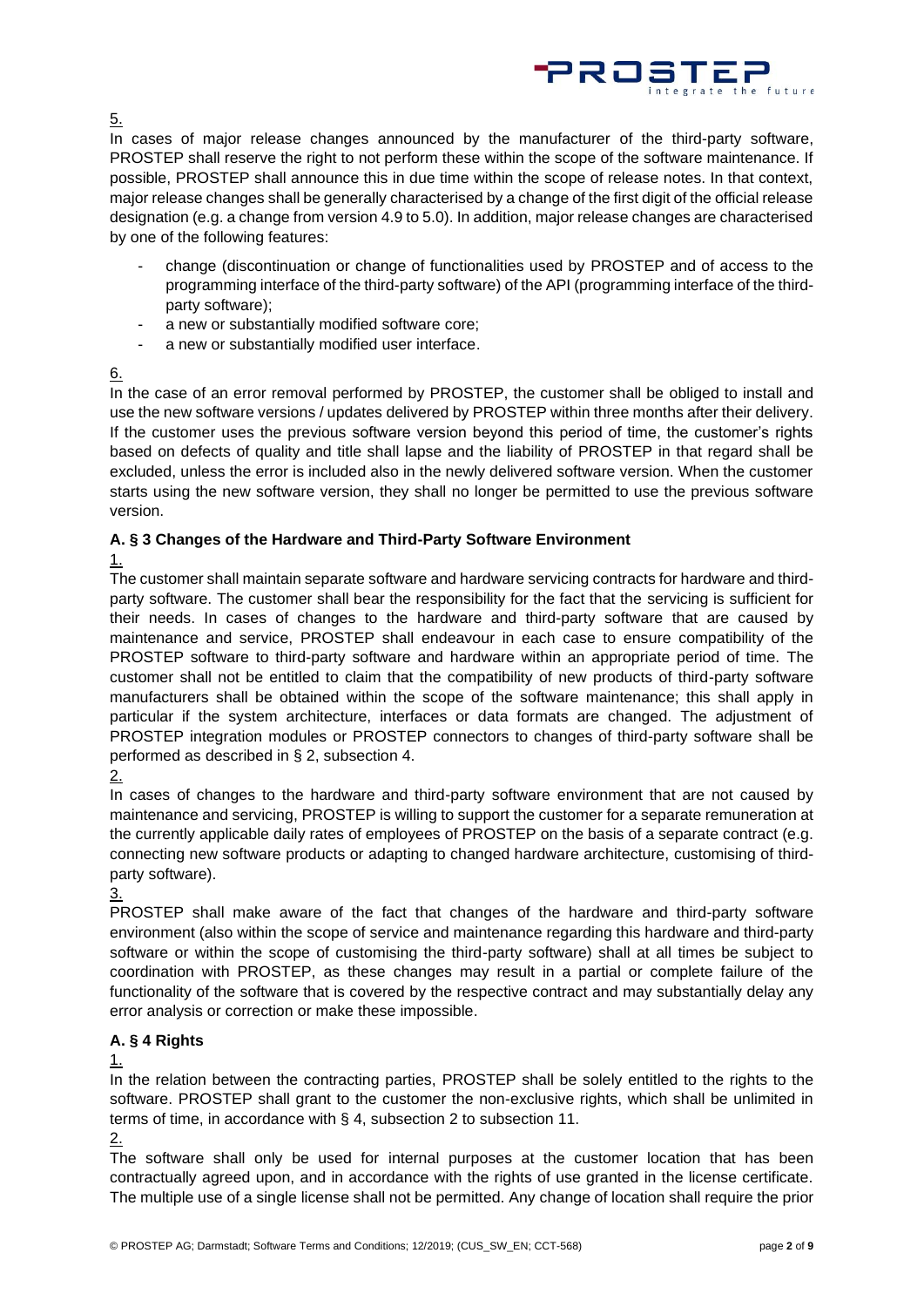

written consent of PROSTEP, which may only be withheld for valid reasons. Upon request, the customer shall confirm in writing that no copies of the software are kept at the prior location.

3.

At the time of the delivery or installation of the software, the customer shall be granted access to the electronic software delivery portal of PROSTEP AG and shall download the software from there. The right to use the software shall be set out in the customer quotation.

4.

Any further duplication shall only be permitted for backup purposes within the scope provided by law. Backup copies shall be marked, as far as is technically possible, with the copyright notice of the original software.

5.

All other types and possibilities of use of the software (that are relevant in relation to copyrights) shall be prohibited. Rendering data centre services on behalf of third parties or any other use of the software for purposes of third parties (e.g. within the scope of online services) shall not be permitted. Any utilisation by or for companies affiliated with the customer shall only be permitted with express written permission in the license certificate. The distribution of the software shall not be permitted.

6.

The customer shall be permitted to decompile the software only insofar as this is necessary for obtaining the interoperability of the software with third-party software and hardware (e.g. for obtaining the interface information) and only if PROSTEP does not provide to the customer upon written request the necessary information for an appropriate remuneration and within a reasonable period of time.

7.

Transferring the software to third parties shall require the written permission of PROSTEP. The permission shall be granted if the customer definitely and completely waives their own legal status regarding the software and prior to the transfer submits a written undertaking of the third party to accept PROSTEP's regulations regarding rights of use and confidentiality requirements. The acquirer shall not be entitled to derive from this permission any claims vis-à-vis PROSTEP based on a contract or another legal provision. Splitting the rights of use pursuant to the license certificate shall not be permitted. The customer shall confirm vis-à-vis PROSTEP in writing after the transfer that the customer no longer possesses the software or copies thereof or reuses any possible backup copies.

8.

The customer shall receive the following delivery contents of the software for the purpose of exercising their rights:

- machine programm;
- manual in digital form.

The customer shall not be entitled to claim the release of the source code.

9.

PROSTEP shall be solely entitled to all rights to other work results that may be subject to copyright and that PROSTEP submits to the customer within the scope of the performance of the contract; this shall also apply if they have arisen on the basis of a cooperation or a suggestion of the customer. The customer shall receive the non-exclusive permission, which shall be unlimited in terms of time, to use and to process these for internal purposes in connection with the contractually granted right to use the software. Provided that the work results that are subject to copyright are independent of the software, the customer shall be permitted to use and process them only for internal purposes for an unlimited period of time. Any distribution shall not be permitted.

An extension of the potential use shall require a separate contractual agreement. PROSTEP shall be entitled to examine the scope of use at any time by means of a license manager. In the case that PROSTEP notices that the customer uses the software beyond the agreed scope, PROSTEP shall have the right to invoice the difference between the paid remuneration and the remuneration for the actual scope of use. Any further rights shall remain reserved.

11.

Third-party software contained in the PROSTEP products is subject to the terms and conditions of the third-party software manufacturer or supplier, which may be made available to the customer at any time

<sup>10.</sup>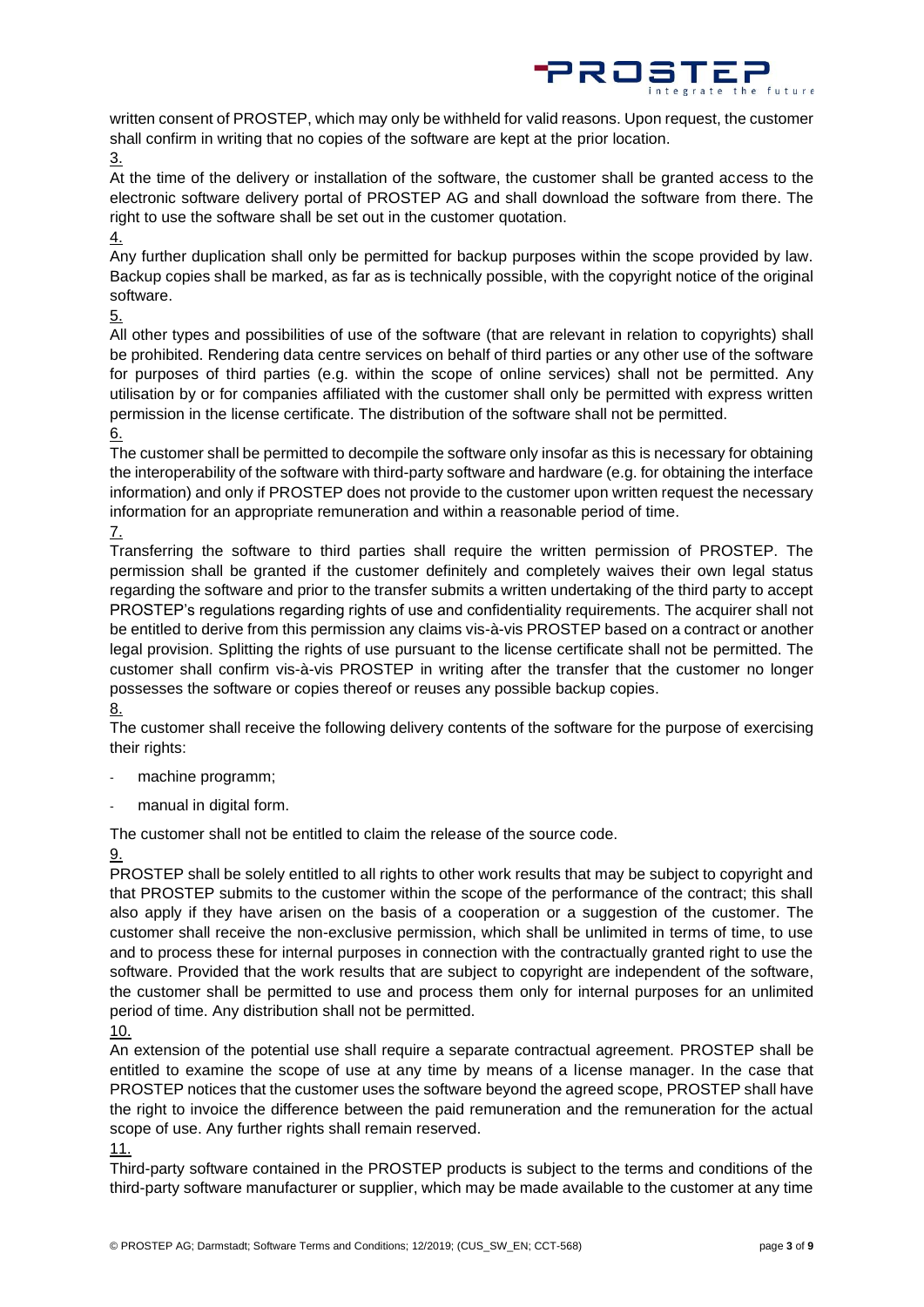

upon request; alternatively, PROSTEP shall also be permitted to notify the customer of the internet address from which the terms may be retrieved.

12.

The granting of the rights of use according to 1. to 11. is subject to full payment of the contractually agreed payment.

### **A. § 5 Contact Persons and Cooperation of the Customer**

1.

The complexity and individuality of the software require intensive cooperation between the customer and PROSTEP. The customer shall contribute free of charge to the performance of the contractual services (including error removal).

2.

In the order confirmation, the customer shall designate in relation to PROSTEP a contact person and a deputy, who shall be responsible for all issues in connection with the performance of the contract and also as competent system administrators.

3.

The customer shall provide to PROSTEP in due time and without being requested to do so all information necessary for the performance of the contract (e.g. regarding business procedures, available hardware and software environment, data structures). This obligation shall also include the provision of data of the customer, i.e. as required test data, but also real data in appropriate quality and quantity, which PROSTEP requires for the performance of the contract. The data storage devices and data format shall be agreed upon.

4.

At regular intervals (PROSTEP recommends to do so at least once per day) as well as prior to each intervention in existing EDP systems (e.g. before the installation of new programmes or versions), the customer shall perform a data backup.

5.

In the case that the customer does not – or not properly or not in due time – comply with their contractual obligations to cooperate, PROSTEP shall be permitted to invoice for any costs or extra work or expenses resulting therefrom in accordance with the rates of remuneration applicable at that time.

## **A. § 6 Delays in Deliveries**

1.

PROSTEP will be able to meet deadlines agreed upon only if the customer fully complies with their cooperation obligations. Deadlines agreed upon may be postponed in cases of changes and extensions and insufficient contribution. The deadlines shall be postponed in these cases and in other cases that PROSTEP is not liable for (e.g. force majeure, labour disputes, etc.) by the time additionally required or by the time during which the disturbances did exist, respectively, and by an appropriate restart time. 2.

In the case that PROSTEP enters into default, the customer shall first be obliged to fix in writing an appropriate grace period for the performance of the deliveries and services. Only if this period has expired without the desired result, the customer shall be permitted to assert further rights. If the customer would like to terminate the contract for cause after the grace period has expired without the desired result, the customer shall announce this intention to terminate the contract in the message by means of which the grace period is fixed.

## **A. § 7 Defects of Quality and Title**

1.

In cases of defects of quality and title, PROSTEP shall primarily comply with their warranty obligations by means of supplementary performance. In the case of defects of quality, the supplementary performance shall consist – at PROSTEP's option – in the removal of errors or the delivery of an errorfree programme version or of other error-free work results. In the case that the contractually agreed usage is restricted due to defects of title (e.g. by third parties asserting rights to the software), PROSTEP shall – in the scope of the supplementary performance and at their option – ensure a usage of the software as agreed upon in the contract by defending against or satisfying these rights or by accordingly changing the contractual items. At their option, PROSTEP shall be permitted to act themselves as a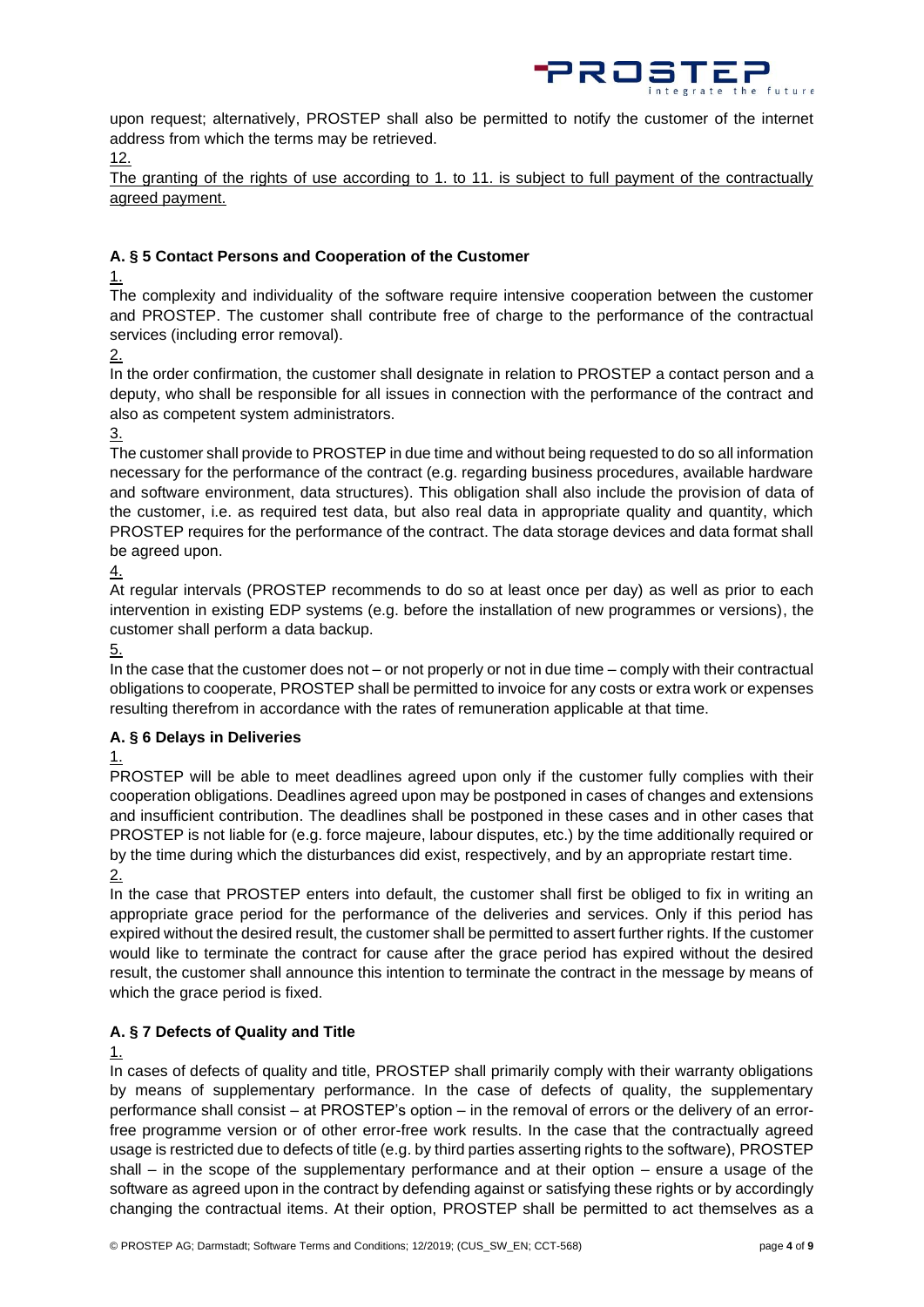

party in the judicial or extra-judicial dispute with the third party on behalf of the customer. The customer shall to a reasonable extent and free of charge support PROSTEP in this context.

2.

Furthermore, the customer shall have the right to rescind the contract after an appropriate period (during which several attempts of supplementary performance will be permitted, if applicable), which has been granted in writing, has expired without the desired result.

3.

In the case of defects of quality, the due fulfilment of obligations by PROSTEP shall require that the customer notifies of errors without delay in writing or by email, whereby the error shall be described in detail. The requirement in the case of defects of title shall be that the customer notifies PROSTEP without delay in writing of protective rights of third parties asserted vis-à-vis the customer and submits all necessary information and data.

4.

PROSTEP shall support the customer in the error tracking also if it is not certain that errors in the deliveries and services of PROSTEP are concerned. If during the error tracking it does not become evidently apparent that the errors that occurred were caused by deliveries and services of PROSTEP, PROSTEP shall invoice the customer for the work or expenses that have arisen.

#### 5.

PROSTEP shall not have any obligations in relation to defects of quality or title if the contractual items have been altered without the consent of PROSTEP and the customer does not prove that the respective defect of quality or title is independent therefrom. The same shall apply if the customer makes customizing settings themselves without the consent of PROSTEP.

6.

The warranty period for defects of quality and title shall have a duration of one year (except in cases of intent) and shall start upon delivery.

7.

In cases of defects of third-party software or hardware, which is also provided by PROSTEP within the scope of this contract, PROSTEP shall – also at their option – also be permitted to first assign to the customer the claims that PROSTEP is insofar entitled to vis-à-vis their respective suppliers. In such a case, the customer shall only be permitted to assert against PROSTEP claims they are entitled to if the customer has asserted claims – in court, if applicable – against these persons without the desired result.

# **A. § 8 Error Report and Response Times; Error Handling**

1.

PROSTEP receives error messages from the customer by email at hotline@prostep.com. A process with the error message is automatically created in the PROSTEP call tracking system contacted with this e-mail. Customer will not receive an automatic confirmation by the system.

 $\mathcal{L}$ 

After a proper error message, the PROSTEP hotline team will confirm the error acceptance to the customer by email. The customer receives this confirmation within 24 hours exclusively on working days from Monday to Friday at the PROSTEP headquarters.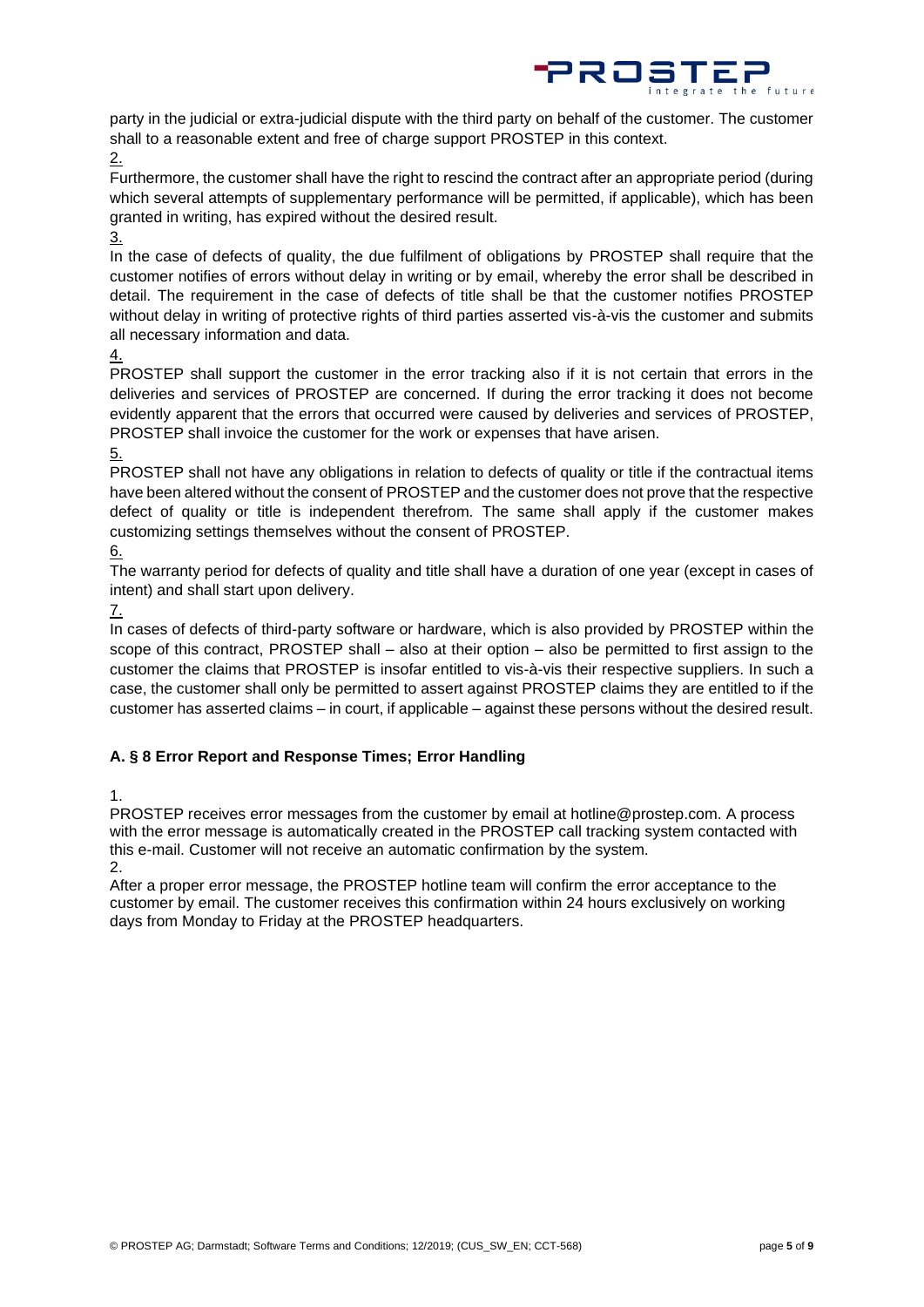

#### **A. § 9 Errors of the Software, Third-Party Software and Hardware, Operating Errors, other Services**

PROSTEP shall support the customer in the error analysis as follows:

1.

PROSTEP shall be liable for errors in the software purchased by the customer within the scope of the liability for defects of quality and title (A. General Provisions, § 7).

2.

In the case of customers which have leased the software (including maintenance) (B. Special Provisions, § 2) or customers which have purchased the software and have additionally concluded a software maintenance contract (B. Special Provisions, § 3), PROSTEP shall remove any errors in their own software. PROSTEP shall separately invoice the customer for the accrued work or expenses unless during the error analysis it becomes obvious that the errors that occurred are attributable to the software or services of PROSTEP.

3.

In the case of customers who have additionally concluded a support-/ hotline agreement (B. Special Provisions, § 4), PROSTEP shall additionally remove also other errors within the service contingent agreed upon in the support-/ hotline agreement, even if this is not an error of the PROSTEP software. If the service contingent contractually agreed upon is exceeded, the customer may additionally purchase further services at an hourly rate defined in the quotation regarding the support-/ hotline services.

## **A. § 10 Technical Requirements; System Environment**

1.

The error analysis and removal shall be performed via telephone, email or remote connection, unless the parties have expressly agreed upon a deviating regulation in writing for individual cases. The customer shall ensure the establishment and maintenance of a remote connection at their own expense during the entire term of the contract. PROSTEP shall undertake to use this connection only after prior coordination; in other respects, the regulations regarding data protection pursuant to § 12 shall apply. 2.

PROSTEP shall inform customers of maintenance and support-/ hotline agreements in due time of changes to the technical requirements and the system environments supported by PROSTEP. In the case that the changes are not reasonable for the customer, the customer shall have the right to terminate the contract within four weeks after the receipt of the notification as of the end of the next possible quarter; if the customer does not terminate the contract, they shall be obliged to implement the technical changes. PROSTEP may in each case only perform the maintenance services in the case that all technical requirements for the system environments supported by PROSTEP at the relevant time have been met. If the contract is terminated, PROSTEP shall refund any remuneration already paid for the period after the time as of which the contract has been terminated; any further rights shall be excluded.

# **A. § 11 Liability**

1.

PROSTEP shall be liable without any limitation in the case of personal injuries as well as in other cases in which an unlimited liability is prescribed by law (e.g. in accordance with the German Product Liability Law, in cases of intent or gross negligence, and injury to life, body, or health).

2.

In cases of slight negligence, the liability of PROSTEP shall be limited to foreseeable damages that are typical for the contract, including consequential damages, with a limitation to the maximum amount of €500,000.00 per case of damage, however, up to a maximum amount of €2,000,000.00 for all damages within one contractual year. In the event of a slightly negligent breach of essential contractual obligations, liability is limited to the foreseeable damage typical of the contract.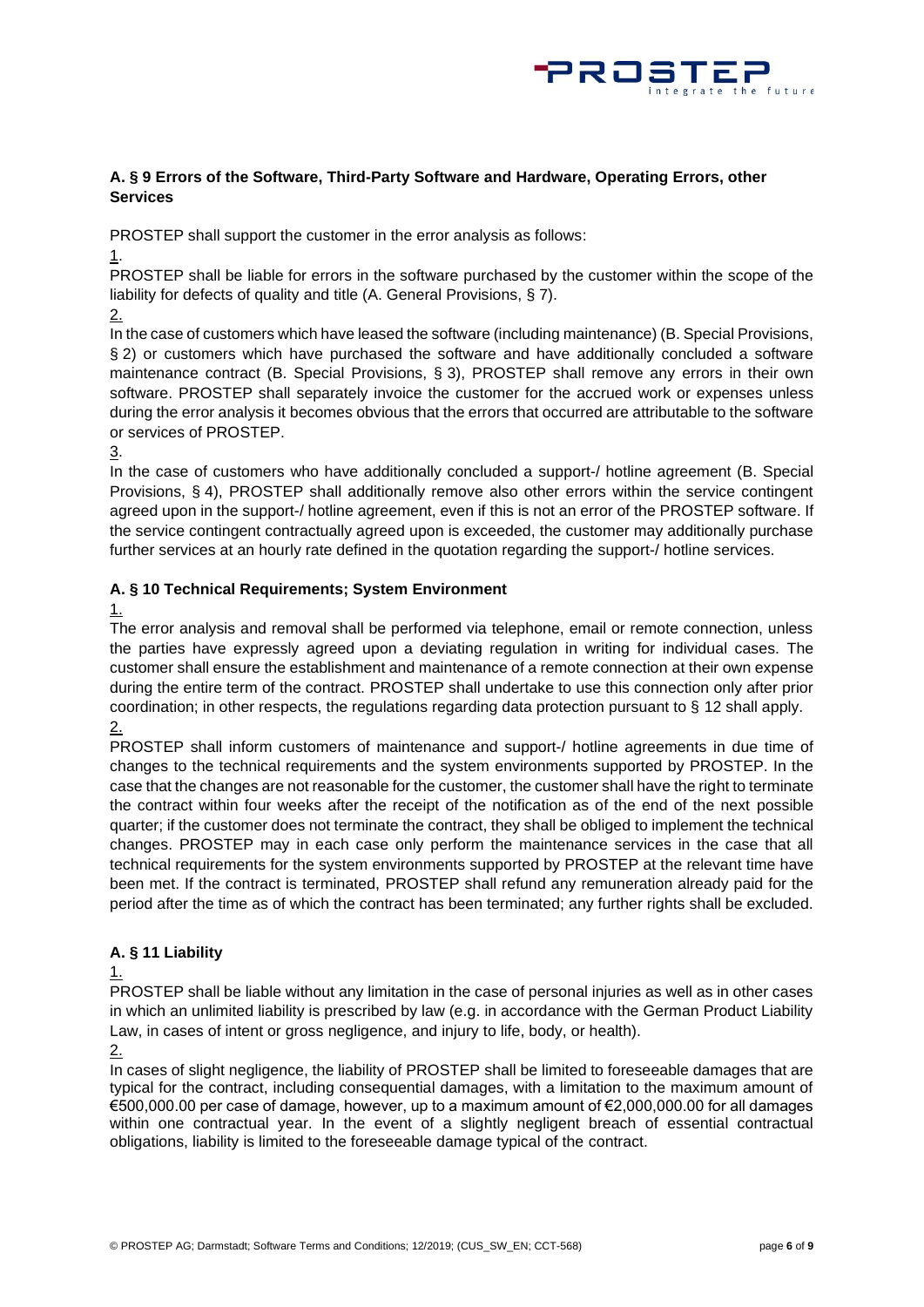

3.

PROSTEP shall be liable for losses of data and information (except in cases of intentional acts) only if the customer has performed system tests and data backups at regular intervals (at least once per day) and only if the data are reproducible from databases available in machine-readable form using reasonable efforts.

## **A. § 12 Confidentiality and Data Protection**

### 1.

The contracting parties shall undertake to treat as confidential all information, records, and data that they gain knowledge of in the course of providing the contractual services and not to make them available to third parties unless that is covered by the purpose of the contract. The customer shall ensure by means of appropriate measures that third parties do not have access to the contractual software that is or to other records of PROSTEP. The contracting parties shall make their employees aware of the obligation to maintain confidentiality. PROSTEP shall be permitted to use know-how obtained during the performance of the contract for their business operations, particularly for the further development of the software, and thereby further develop any general techniques and concepts created in the course of this.

2.

PROSTEP and the customer shall observe the provisions of the data protection law. PROSTEP shall process the data of the customer electronically and shall observe the provisions of the data protection law. However, the customer shall be responsible for protecting personal data before the commencement of the service provision in a way that unintentional access (i.e. access that is not required for the performance of the contract) by PROSTEP will not be possible. In other respects, it shall be the customer's task to obtain the consent of the relevant employees, customers, and business partners of the customer as well as other persons concerned that are required under the data protection law. The customer shall indemnify PROSTEP against all claims that these persons could assert against PROSTEP on the basis of the non-compliance with these obligations. This shall also apply to the possibility of accessing databases on site or via remote data transmission.

3.

The obligations to maintain confidentiality shall continue to apply during a period of five years after the termination of the contract.

## **A. § 13 Term and Termination**

1.

The contract has a term of one year and can be concluded at the beginning of the year or during the year. It is automatically renewed for a further year unless one of the two contracting parties terminates the contract with three months' notice to the end of the contract year.

2.

The right of a termination for cause shall remain reserved. A prior warning of it shall be given in writing, whereby the reason for the termination shall be indicated and an appropriate period for the removal of the reason for the termination shall be fixed. Such causes shall particularly be unforeseeable errors preventing the operation or significant errors impeding the operation of the software without a reasonable workaround, that may not be removed, delays of payments of the customer by more than six weeks, the opening of insolvency proceedings regarding the assets of a contractual partner or the rejection of the opening due to the lack of assets.

3.

Every termination shall only be valid when made in writing.

4.

After the termination of the contractual relationship, the customer shall be obliged – at PROSTEP's option – to return the software to PROSTEP or to delete the provided programmes and to destroy the submitted manuals as well as any other material possibly submitted to the customer. The customer must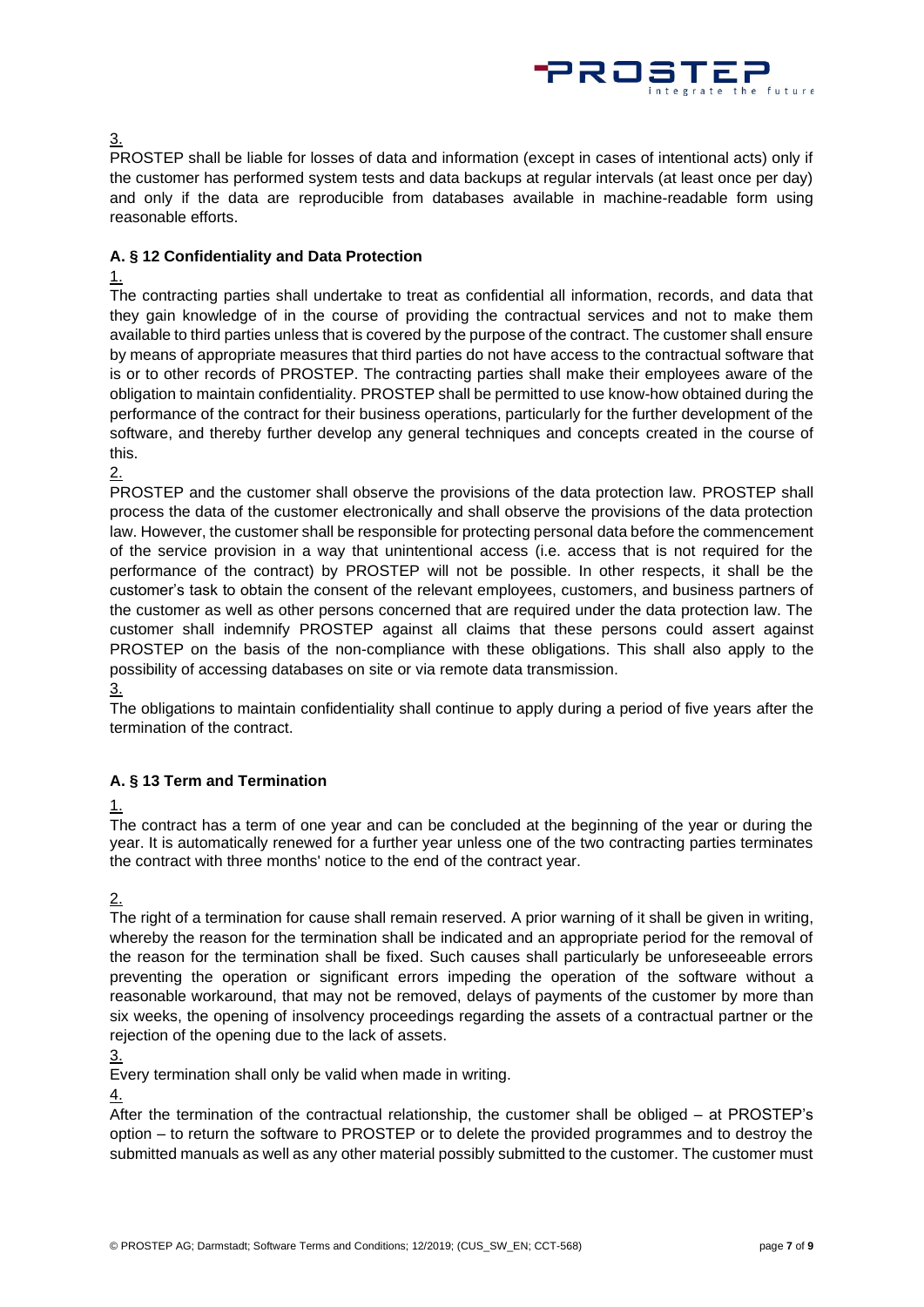

confirm this to PROSTEP in writing. Any usage of the software after the termination of the contractual relationship shall be prohibited.

5.

This does not apply for the purchase of Software.

## **A. § 14 Jurisdiction and Applicable Law; final Provisions**

1.

The place of performance shall be the seat of PROSTEP. The place of jurisdiction regarding all disputes concerning the contractual relationship shall be the seat of PROSTEP, provided that the customer is a businessperson, a legal person under public law or a special fund under public law. The contractual relationship shall be governed by German law; the UN Convention on Contracts for the International Sale of Goods shall be excluded.

2.

In the case that individual provisions of these Software Terms and Conditions should be or become invalid or should the Software Terms and Conditions be incomplete, the validity of the other provisions shall remain unaffected thereof. If such a case occurs, the contractual partners shall attempt to reach a mutual agreement or a supplement regarding these items with the result that the intended economic purpose will be achieved in a legal way as well as possible. This provision shall apply with the necessary modifications also to gaps that require a supplementation.

3.

If these Software Terms and Conditions should be translated into another language, the German version shall have priority in cases of deviations or interpretation difficulties.

## **B. Special Provisions**

### **B. § 1 Software Purchase**

In the case that the customer purchases PROSTEP software, the following additional regulations shall apply:

1.

PROSTEP shall undertake to send the software in the form of its object code as well as the corresponding user manuals in digital form to the customer or to make it available to the customer in another way.

2.

The installation of the software shall not be covered by the delivery obligations of PROSTEP. Any additional support services such as the installation of the software or the training of employees of the customer shall be agreed upon separately in a project contract.

3.

PROSTEP shall reserve the right to make technical improvements and further developments of the software.

## **B. § 2 Software Lease**

In the case that the customer leases PROSTEP software, the following additional regulations shall apply: 1.

The lease contract concerning the software described in the quotation shall include the maintenance of the software (§ 3).

2.

The contract shall have a duration of one year and shall automatically be extended by another year, unless one of both contractual partners terminates the contract as of the end of the month, whereby a notice period of three months shall be observed.

3.

The right of a termination for cause shall remain reserved. A prior warning of it shall be given in writing, whereby the reason for the termination shall be indicated and an appropriate period for the removal of the reason for the termination shall be fixed. Such causes shall particularly be unforeseeable errors